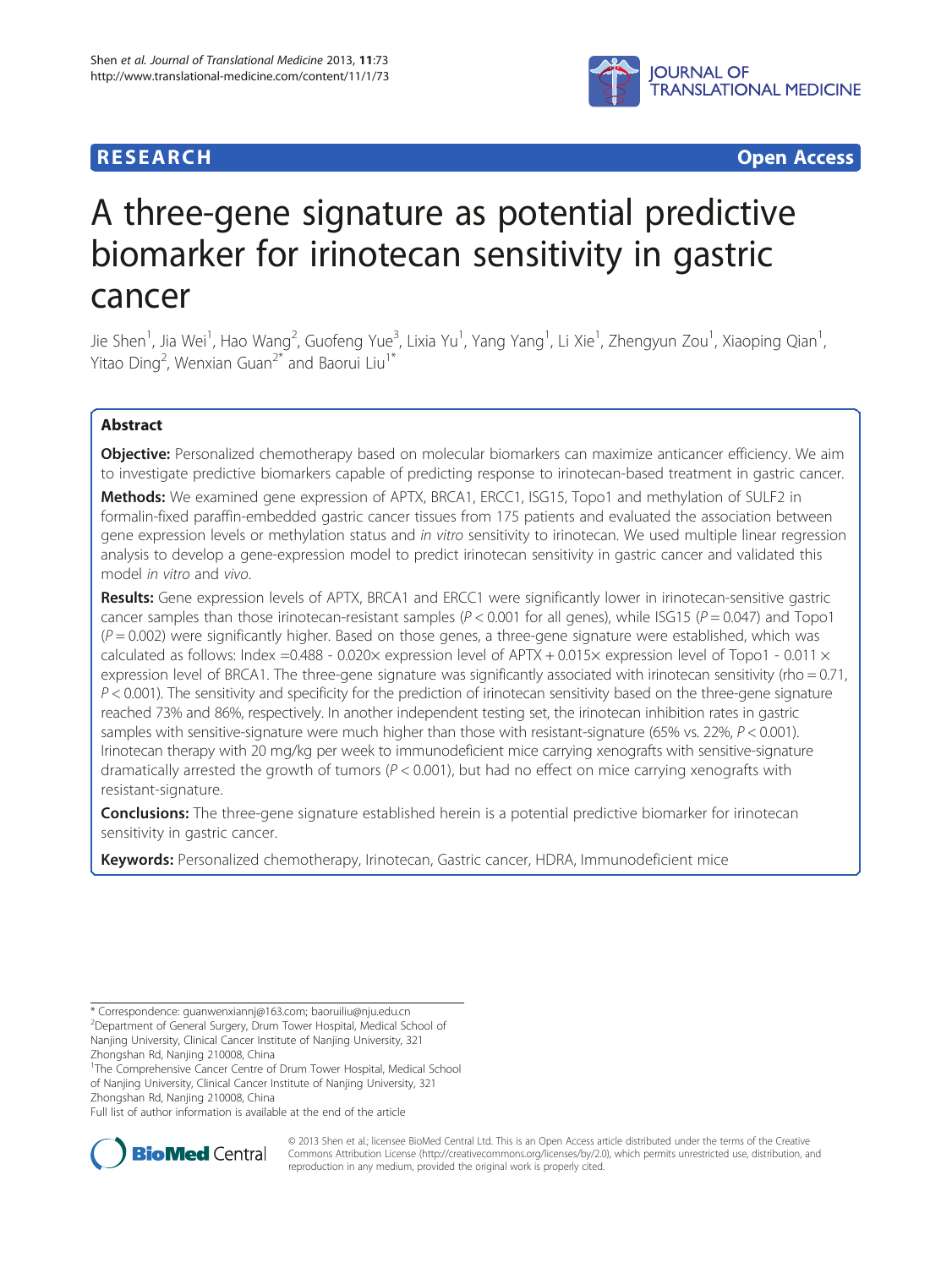### Introduction

Gastric cancer remains one of the leading causes of cancer death worldwide [\[1,2](#page-10-0)]. There is no "gold standard" chemotherapy for advanced gastric cancer up to now. In recent years, new generation chemotherapy agents, such as docetaxel, oxaliplatin, irinotecan, capecitabine and S-1 have been studied in phase III studies [[3\]](#page-10-0). However, the median survival remained below one year [\[2](#page-10-0)], and the response rate was only approximately 30%-50% [[4](#page-10-0)]. Irinotecan (CPT-11) is a semisynthetic derivative of camptothecin (CPT) which interferes with DNA replication and cell division through its potent interaction with the enzyme topoisomerase I (Topo1). Both irinotecan and CPT belong to Topo1 inhibitors. Irinotecan is mainly used in colorectal cancer and also frequently used in the treatment of gastric cancer, showing response rates varying from 14% to 23% as single agent and approximately 50% in combination [\[5](#page-10-0)].

A number of molecular biomarkers capable of predicting the probability of response to chemotherapeutic agents have been investigated over the last decades [\[6](#page-10-0)]. Our previous studies have identified breast cancer susceptibility gene 1 (BRCA1) as potential predictive biomarker for cisplatin and docetaxel sensitivity [[7,8](#page-10-0)], thymidylate synthase (TS) for 5-FU and raltitrexed [\[9,10\]](#page-10-0), and excision repair cross-complementing 1 (ERCC1) for platinum [[11](#page-10-0)]. However, there has been limited progress in the identification of biomarkers capable of predicting response to irinotecan-based treatment in gastric cancer. Topo1 regulates DNA supercoiling during replication through the way of causing single-strand breaks and religation [[12](#page-10-0)]. Irinotecan and its active metabolite SN-38 induce DNA damage by stabilizing a transient covalent complex between DNA and Topo1, which then results in DNA strand breaks, replication arrest, and apoptosis [\[13\]](#page-10-0). High tumor levels of Topo1 protein have recently been reported to identify a subgroup of metastatic colorectal cancer patients with good response to irinotecan [\[14\]](#page-10-0). Repair of irinotecan-associated and Topo1-mediated DNA damage requires removal of the stalled Topo1 and resolution of the associated DNA break. During this process, a variety of repair proteins, including aprataxin (APTX), BRCA1 and ERCC1, are involved, some of which may have clinical potential as predictive biomarkers [[15](#page-10-0)].

Besides of the candidate biomarkers mentioned above, recent studies suggested that the methylation of the heparan sulfate 6-O-endosulfatase (SULF2) promoter was associated with sensitivity to Topo1 inhibitors in Non-Small-Cell Lung Cancer (NSCLC) [\[16\]](#page-10-0). INF-inducible regulator of ubiquitination (ISG15) could block the ubiquitin/26S proteasomal pathway leading to accumulation of CPT-induced DNA damage which resulted in an increased apoptosis [[17](#page-10-0)]. SULF2 methylation

(SULF2M) and high ISG15 expressing NSCLC cell lines showed 134-fold sensitivity to CPT than SULF2 unmethylation (SULF2U) and low ISG15 expressing cell lines [[16](#page-10-0)].

Based on the above evidences, we hypothesized that APTX, BRCA1, ERCC1, ISG15, SULF2, and Topo1 or their combination might play important roles in predicting irinotecan sensitivity in gastric cancer. In the current study, we investigated each gene as predictive biomarker by itself, and then established algorithm combining those genes together to more accurately predict irinotecan sensitivity. We also validated the model in another independent set of gastric cancer samples and two cohorts of immunodeficient mice models. The aim of this study was to identify a clinically useful classification signature that could predict the irinotecan sensitivity in gastric cancer.

## Materials and methods

### Patient samples

All specimens and relevant clinical data were obtained from the department of oncology and general surgery, Drum Tower Hospital Affiliated to Medical School of Nanjing University during the period from August 2010 to June 2012. The specimens include 175 freshly-removed gastric tumors, which were randomly classified as either training set  $(n = 100)$  or testing set  $(n = 75)$  by using computer-generated random numbers. Each tumor tissue was divided into two parts once it removed in the surgery: (1) one part was kept in 4°C Hanks' balanced salt solution with 1% penicillin/streptomycin and detected chemosensitivity in vitro by histoculture drug response assay (HDRA); (2) the rest part was left in formalin and made into formalin-fixed paraffin-embedded (FFPE) tumor blocks for pathological observation and gene detection. Diagnosis of patients with gastric tumor was confirmed by histopathology. Clinical and histopathological data, including age, sex, histology, tumor site, stage, histological grade and lymph node metastasis were all collected. Clinical characteristics of the patients were summarized in Table [1.](#page-2-0) Informed consent was obtained from all patients and the protocols for this study were approved by the Human Research Protective Committee of Drum Tower Hospital Affiliated to Medical School of Nanjing University. All animal experiments were performed in accordance with the Chinese Coordinating Committee on Cancer Research Regulations for the Welfare of Animals and the Animal Protection Law.

## HDRA

HDRA procedures were performed as described previously [[18\]](#page-10-0). Briefly, the fresh tumor tissues were washed and minced into small pieces to approximately 0.5 mm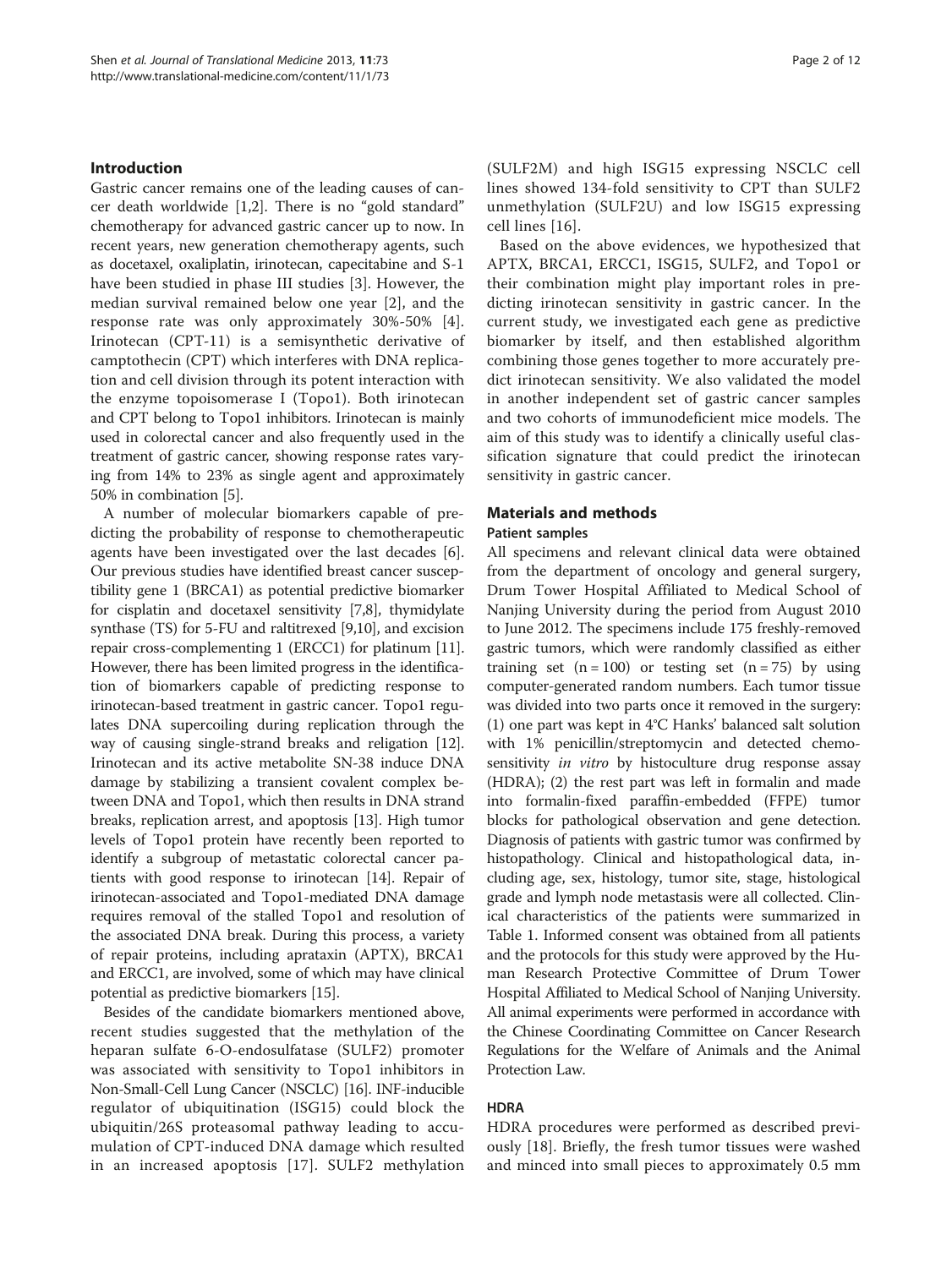<span id="page-2-0"></span>

|  | <b>Table 1 Patient characteristics</b> |
|--|----------------------------------------|
|--|----------------------------------------|

| Characteristic           | <b>Training set</b><br>$(N = 100)$ | Independent testing<br>set $(N = 75)$ | In total<br>$(N = 175)$ |
|--------------------------|------------------------------------|---------------------------------------|-------------------------|
| Age, y median<br>(range) | $63(29-83)$                        | 63 (29-83)                            | 63 (29-83)              |
| $\geq 63$                | 51 (51%)                           | 40 (53%)                              | 91 (52%)                |
| < 63                     | 49 (49%)                           | 35 (47%)                              | 84 (48%)                |
| Sex                      |                                    |                                       |                         |
| Male                     | 74 (74%)                           | 57 (76%)                              | 131 (75%)               |
| Female                   | 26 (26%)                           | 18 (24%)                              | 44 (25%)                |
| <b>Tumor Site</b>        |                                    |                                       |                         |
| Distal<br>stomach        | 34 (34%)                           | 28 (37%)                              | 62 (35%)                |
| Proximal<br>stomach      | 41 (41%)                           | 29 (39%)                              | 70 (40%)                |
| Whole<br>stomach         | 25 (25%)                           | 18 (24%)                              | 43 (25%)                |
| Stage                    |                                    |                                       |                         |
| I                        | 13 (13%)                           | 7 (9%)                                | 20 (11%)                |
| $\mathsf{II}$            | 20 (20%)                           | 21 (28%)                              | 41 (23%)                |
| $\mathbf{III}$           | 65 (65%)                           | 45 (60%)                              | 110 (63%)               |
| $\mathsf{IV}$            | 2(2%)                              | 2(3%)                                 | 4 (3%)                  |
| Histological<br>grade    |                                    |                                       |                         |
| 2                        | 20 (20%)                           | 16 (21%)                              | 36 (21%)                |
| 3                        | 47 (47%)                           | 34 (46%)                              | 81 (46%)                |
| Mixed $1-2$              | 3(3%)                              | 3(4%)                                 | 6(3%)                   |
| Mixed 2-3                | 30 (30%)                           | 22 (29%)                              | 52 (30%)                |
| Lymph node<br>metastasis |                                    |                                       |                         |
| No                       | 21 (21%)                           | 19 (25%)                              | 40 (23%)                |
| Yes                      | 79 (79%)                           | 56 (75%)                              | 135 (77%)               |

in diameter, which were then placed on prepared collagen (Health Design, Rochester, NY) surfaces in 24-well microplates. There were 8 parallel culture wells for irinotecan sensitivity testing and 8 parallel culture wells for control. After incubation for 7 days at 37°C (in a humidified atmosphere containing 95% air  $-5\%$  CO<sub>2</sub>) in the presence of drugs dissolved with RPMI 1640 medium containing 20% fetal calf serum, 100 μl type I collagenase (0.1 mg/ml, Sigma) and MTT (5 mg/ml, Sigma) were added to each culture well and incubated for another 16 hours. Concentration of irinotecan was 20 μg/ml according to its peak plasma concentration (ppc) in patients [\[19](#page-10-0)]. After extraction with dimethyl sulfoxide (DMSO, Sigma), absorbance of the solution in each well was read at 540 nm. Absorbance per gram of cultured tumor tissue was calculated from the mean absorbance of tissue from 8 parallel culture wells, and the tumor-tissue weight was determined before culture. The inhibition rate was calculated by using the following formula:

*Inhibition rate* 
$$
(\%) = (1 - T/C) \times 100\%
$$

T is the mean absorbance of treated tumor/Weight C is the mean absorbance of control tumor/Weight

## mRNA expression level detection Total RNA extraction from FFPE tissue

Six 7-μm sections were prepared from FFPE tumor blocks that contained at least 80% tumor cells. After hematoxylin-eosin staining, the cancerous parts were microdissected and transferred into a microcentrifuge tube. RNA was isolated in accordance with a proprietary procedure (European patent number EP1945764-B1). Briefly, paraffin was removed by xylene, and microdissected cancerous parts were lysed in a proteinase K-containing buffer at 60°C for 16 h. RNA was purified by phenol and chloroform extractions followed by precipitation with isopropanol in the presence of sodium acetate at −20°C. The RNA pellet was washed in 70% ethanol and resuspended in 53 μl of RNase-free water followed by treatment with DNase I (Life Technologies).

## QPCR assessment of gene expression

M-MLV Reverse Transcriptase Kit (Invitrogen) was applied to generate cDNA for Quantitative polymerase chain reaction (qPCR) to detect the β-actin (ACTB), APTX, BRCA1, ERCC1, ISG15 and Topo1. Each batch of reaction included a positive control from commercial human lung and liver RNA (Stratagene, La Jolla, CA, USA) as calibrators and negative controls without RNA and reverse transcriptase. Total RNA 1 μg was used for each RT reaction. Template cDNA was amplified with specific primers and probes for ACTB, APTX, BRCA1, ERCC1, ISG15 and Topo1 using Taqman Universal Master Mix (Applied Biosystems, Foster City, CA). The Assay IDs (Applied Biosystems, Foster City, CA) for the primers and probes were as follows: Hs99999903\_m1 (ACTB), Hs00214452\_m1 (APTX), Hs00157415\_m1 (ERCC1), Hs00192713\_m1 (ISG15), Hs00243257\_m1 (Topo1), BRCA1 (NM\_007294): forward 5' GGCTATCCTCTCAGAGTGACATTTTA 3', reverse 5' GCTTTATCAGGTTATGTTGCATGGT 3', and probe 6FAM −5' CCACTCAGCAGAGGG 3' MGB. QPCR was performed to quantify gene expression using the ABI Prism 7900HT Sequence Detection System (Applied Biosystems). The PCR conditions were 50°C for 2 min, 95°C for 15 min, followed by 40 cycles at 95°C for 15 s and 60°C for 1 min. Relative gene expression quantifications were calculated according to the comparative Ct method using ACTB as an endogenous control, based on our previous experience comparing different housekeeping genes [\[7](#page-10-0),[20\]](#page-10-0), and commercial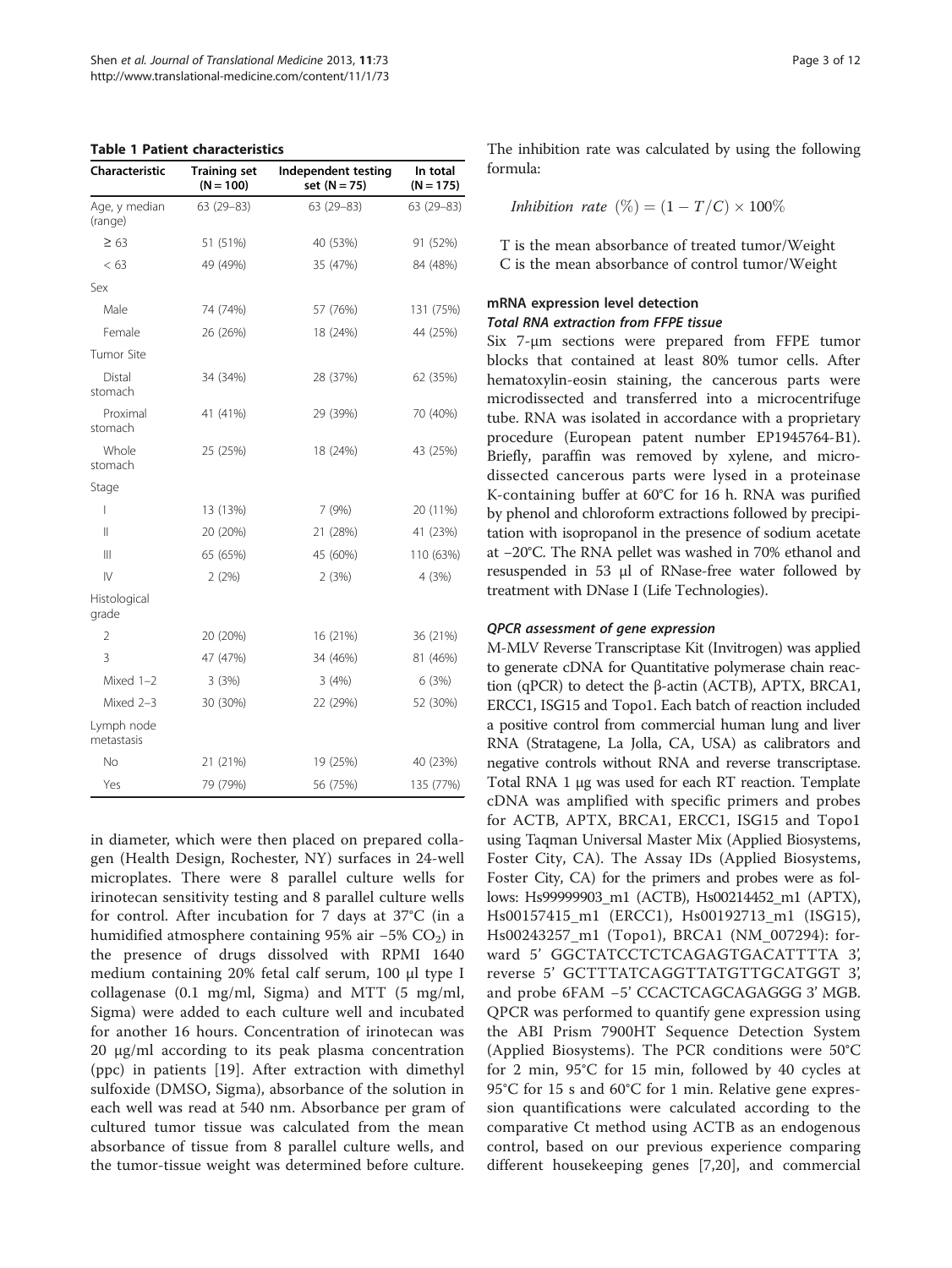human lung and liver RNAs (Stratagene, La Jolla, CA, USA) as calibrators, which enables us to compare gene expression levels between different patients. Final results were determined by the formula mRNA expression level =  $2^{-(dCt \text{ sample-dCt calibrator})}$  (dCt =  $Ct_{\text{gene}}$ -  $Ct_{\text{ACTB}}$ ) [\[7,](#page-10-0)[21](#page-11-0)] and were analyzed with the Stratagene analysis software.

### DNA methylation detection

DNA extraction and modification Three 7-μm sections were prepared from primary tumor blocks that contained at least 80% tumor cells. After hematoxylineosin staining, the cancerous parts were microdissected and transferred into a microcentrifuge tube. DNA was isolated routinely and then was chemically modified by sodium bisulphite to convert all unmethylated cytosines to uracils while leaving methylcytosines unaltered [\[16](#page-10-0)]. Then they were stored at −20°C for further analysis.

## Methylation-specific polymerase chain reaction (MSP)

MSP was performed to determine the methylation of SULF2 using the ABI Prism 7300HT Sequence Detection System (Applied Biosystems). Each PCR reaction contained genomic DNA 2 μl, SYBR Green PCR Mix (TaKaRa, Japan) 10 μl, water 7.7 μl, and primers 0.15 μl (10 μmol/ l). The PCR conditions were 95°C for 10 min, followed by 45 cycles at 59°C for 30 s, 72°C for 30 s and 95°C for 30 s. Primers for SULF2 methylated PCR (TaKaRa, Japan) were as follows: forward 5' TAAGT GTTTTTTTTATAGCGGC 3', reverse 5'TACCGTAAT TTCCGCTATC 3'. Primers for SULF2 unmethylated PCR (TaKaRa, Japan) were as follows: forward 5' GTTTA TAAGTGTTTTTTTTATAGTGGT3', reverse 5'TACCATA ATTTCCACTATCCCT 3'. Each batch of reaction included a positive control from Methyltransferase (M.SssI) treated human genomic DNA (fully methylated), a negative control from DNA samples which has been confirmed unmethylated and another negative control without DNA. All tests were performed in duplicate.

## The establishment and validation of the gene-expression model for irinotecan sensitivity prediction

We adopted multiple linear regression analysis to establish the optimized gene-expression model based on the training set of 100 gastric cancers [[22\]](#page-11-0). According to the results of stepwise regression (entry:  $\alpha$  = 0.10, remove:  $\alpha$  = 0.15), model consisted of APTX, Topo1 and BRCA1 is the optimized one. We assigned each patient an index according to the linear combination of the expression level of the mRNA weighted by the regression coefficient from the training samples. The index of the gene-expression model was calculated as follows: Index =0.488 - 0.020× expression level of  $APTX + 0.015 \times$  expression level of Topo1 - 0.011  $\times$  expression level of BRCA1. This model was later validated in another independent testing set of 75 patients with gastric cancer. In the testing set, patients were ranked according to their gene signature index and divided into sensitivesignature and resistant-signature groups by using the median index as the cutoff point. The irinotecan sensitivity of these two groups were tested by HDRA and compared with each other.

## In vivo validation of the gene-expression model for irinotecan sensitivity prediction

To establish immunodeficient mice models with patientderived gastric cancer xenografts, each freshly-removed surgical tumor tissue was cut into pieces of  $3 \times 3 \times$ 3 mm<sup>3</sup> , which were transplanted within 30 min to 12 athymic immunodeficient mice, termed a "cohort" [\[23](#page-11-0)]. In each cohort, when the tumor grew to a size of 50-100 mm<sup>3</sup>, mice with xenografts were randomized to treatment with irinotecan 20 mg/kg/w, ip  $(n = 6)$  or no treatment as the control  $(n = 6)$ . Individual tumor volumes (V) were calculated by the formula "V = (length  $\times$ width  $\times$  width)/2" and compared to the values at the start of treatment to obtain the relative tumor volume. Mice were observed every other day for tumor growth.

In order to evaluate the consistent inhibition of irinotecan in the sensitive-signature mice, three weeks after first administration, all the tumors were separated from the first generation mice and passaged to second generation mice. In the second generation, no drug was administrated. Mice were observed every day for another two weeks.

## Statistical analysis

The Mann–Whitney U-test and the Kruskal-Wallis test were used to test the association between mRNA expression levels and clinical characteristics, and the association between irinotecan sensitivity and patients' clinicopathological parameters. The Spearman's rank method was used to assess the correlation of the mRNA expression levels between different genes as well as the correlation between mRNA levels and *in vitro* irinotecan sensitivity. The Mann–Whitney U-test was used to compare irinotecan sensitivity between SULF2M and SULF2U groups, irinotecan-sensitive and irinotecan-resistant patients and between sensitive-signature and resistantsignature groups. Receiver operating characteristic (ROC) curves were generated to calculate the sensitivity and specificity of prediction based on different genes and the gene-expression model in terms of irinotecan sensitivity. Paired Student's t test was used to evaluate the differences between the tumor sizes of sensitive-signature mice or resistant-signature mice and controls. A  $P < 0.05$  was considered statistically significant (two-sided). Statistical analysis was performed using the SPSS, version 16.0.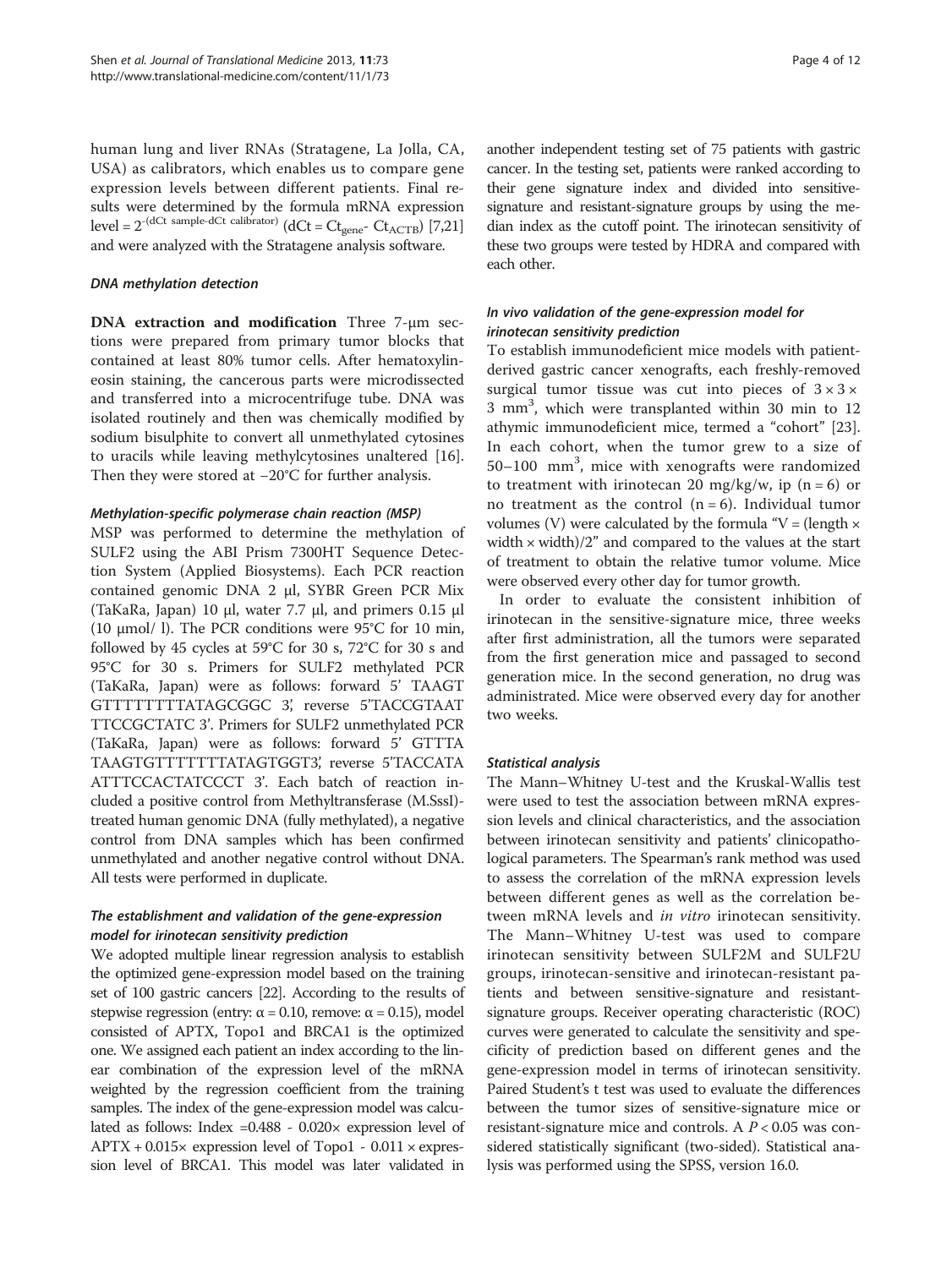## Results

## Patient characteristics

Characteristics of all patients are shown in Table [1](#page-2-0). In the 175 patients, the majority of patients were males (75%), and the histology of every sample was adenocarcinoma. In 62 (35%) patients, the tumor was located in the distal stomach, in 70 (40%) in the proximal stomach, and in 43 (25%) in the whole stomach. One hundred and ten (63%) patients had stage III disease. Lymph node metastasis was present in 135 (77%) patients.

### Gene expression levels

The mRNA expression levels of APTX, BRCA1, ERCC1, ISG15 and Topo1 were detected in all tumors, with median gene expression level relative to housekeeping ACTB of 4.32 for APTX (range 0.26–17.99, 95% confidence interval (CI): 3.78–5.19), 7.91 for BRCA1 (range 0.37–29.04, 95% CI: 7.07–9.51), 14.03 for ERCC1 (range 0.33–46.30, 95% CI: 13.01–17.07), 5.07 for ISG15 (range 0.04–34.24, 95% CI: 3.94–6.21), and 7.51 for Topo1 (range 1.07–37.81, 95% CI: 6.38–9.17) (Figure 1). A significant association was observed between APTX mRNA expression levels and histological grade  $(P = 0.03)$ , and ISG15 mRNA and gender  $(P = 0.017)$ . No other association between clinical characteristics and tumor mRNA levels was found (Table [2\)](#page-5-0). However, a strong correlation was observed between the mRNA expression levels of APTX and BRCA1 (rho = 0.53,  $P < 0.001$ ), APTX and ERCC1 (rho =  $0.73$ ,  $P < 0.001$ ), BRCA1 and ERCC1  $(ho = 0.48, P < 0.001)$  in tumor.

## The relationship between gene expression and chemosensitivity to irinotecan

In the training set, the irinotecan sensitivity was successfully tested in all tumors, with median inhibition rate of 43.3% (range 2%–89%, CI: 39%–47%). There was no significant association between irinotecan sensitivity and clinical characteristics (Table [3](#page-6-0)), including age  $(P = 0.51)$ , sex  $(P = 0.77)$ , tumor site  $(P = 0.64)$ , stage  $(P = 0.41)$ , histological grade ( $P = 0.48$ ) and lymph node metastasis  $(P = 0.47)$ . However, mRNA levels of APTX (rho = -0.48,  $P < 0.001$ ), BRCA1 (rho = −0.49,  $P < 0.001$ ), ERCC1  $(rho = -0.42, P < 0.001)$ , ISG15  $(rho = 0.34, P = 0.001)$ , and Topo1 (rho = 0.43,  $P < 0.001$ ) showed a correlation to irinotecan sensitivity. Patients were ranked according to their irinotecan inhibition rates and divided into irinotecan-sensitive and irinotecan-resistant groups by using the median inhibition rate as the cutoff point [[19](#page-10-0)]. Gene expression levels of APTX  $(P < 0.001)$ , BRCA1  $(P < 0.001)$  and ERCC1  $(P < 0.001)$  were significantly lower in irinotecan-sensitive patients than in irinotecan-resistant patients, while ISG15  $(P = 0.047)$  and Topo1  $(P = 0.002)$ were significantly higher (Figure [2A](#page-7-0)-E). ROC curves were generated to calculate the sensitivity and specificity of the



each gene in predicting irinotecan sensitivity (Figure [2G](#page-7-0)-J). The areas under the ROC curve (AUC), sensitivity and specificity for the prediction of irinotecan sensitivity based on APTX, BRCA1, ERCC1, ISG15 and Topo1 mRNA levels were listed in Table [4](#page-7-0).

## The relationship between SULF2 methylation and sensitivity to irinotecan

In the training set, the methylation status of SULF2 was successfully detected in all patients, with thirty-three (28%) carrying SULF2M and eighty-four (72%) carrying SULF2U. There was no significant association between SULF2 methylation status and clinical characteristics. The irinotecan inhibition rates were 49.8% (range 2%– 89%, 95% CI: 41%–59%) for SULF2M group, and 40.2% for SULF2U group (range 2%–84%, 95% CI: 34%–46%,  $P = 0.08$ ).

## The establishment of the gene-expression model and its association with sensitivity to irinotecan

Based on the expression level of five genes and status of SULF2 methylation, we constructed a signature by multiple linear regression analysis as mentioned in the methods. The index of the three-gene signature ranged from 0.08 to 0.99 with mean value of  $0.43 \pm 0.16$ . There was a significant correlation between the index and irinotecan sensitivity (rho = 0.71,  $P < 0.001$ ) (Figure [3](#page-8-0)A). ROC curve was generated to calculate the sensitivity and specificity of the three-gene signature in predicting irinotecan sensitivity (Figure [3B](#page-8-0)). The AUC was 0.828 (95% CI: 0.755–0.901, P < 0.001). With the threshold value of 0.43, the sensitivity and specificity for the prediction of irinotecan sensitivity based on the three-gene signature reached 73% and 86%, respectively.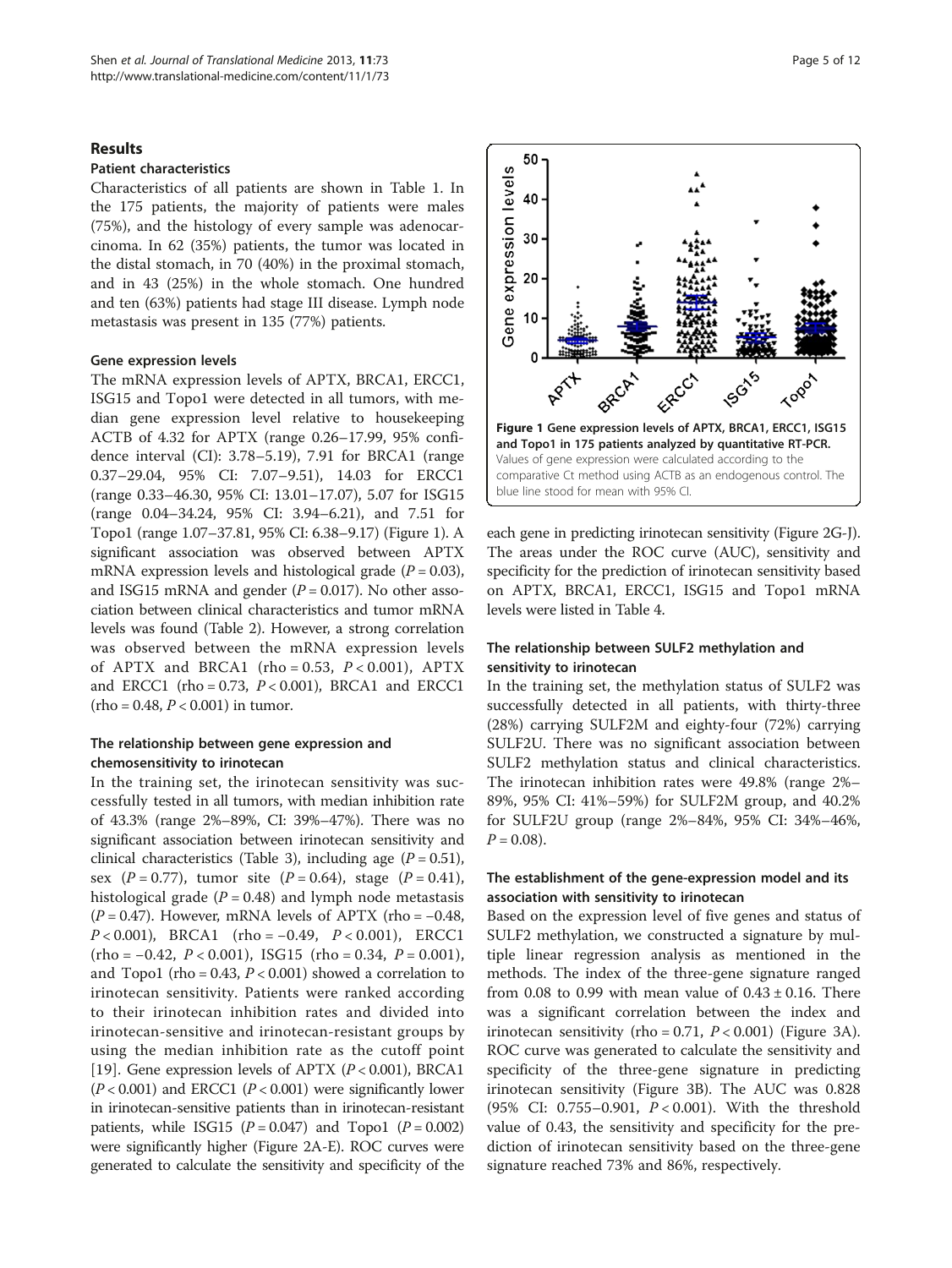| Characteristic        | No. of<br><b>Patients</b> | <b>APTX mRNA</b><br>$mean \pm SD$ | <b>BRCA1 mRNA</b><br>mean $\pm$ SD | ERCC1 mRNA<br>mean $\pm$ SD | ISG15 mRNA<br>$mean \pm SD$ | Topo1 mRNA<br>mean $\pm$ SD |
|-----------------------|---------------------------|-----------------------------------|------------------------------------|-----------------------------|-----------------------------|-----------------------------|
|                       |                           |                                   |                                    |                             |                             |                             |
| $\geq 63$             | 91 (52%)                  | $4.81 \pm 3.78$                   | $8.61 \pm 5.73$                    | $15.28 \pm 10.01$           | $4.48 \pm 3.69$             | $8.03 \pm 7.30$             |
| < 63                  | 84 (48%)                  | $4.09 \pm 3.76$                   | $7.90 \pm 5.95$                    | $14.75 \pm 9.28$            | $5.79 \pm 6.90$             | $7.47 \pm 5.81$             |
| Sex                   |                           |                                   |                                    |                             |                             |                             |
| Male                  | 131 (75%)                 | $4.77 \pm 3.33$                   | $8.41 \pm 5.57$                    | $15.74 \pm 10.19$           | $5.54 \pm 5.62$             | $7.95 \pm 7.17$             |
| Female                | 44 (25%)                  | $3.58 \pm 3.29$                   | $7.92 \pm 6.67$                    | $12.77 \pm 7.30$            | $3.53 \pm 4.27*$            | $7.21 \pm 4.62$             |
| Tumor Site            |                           |                                   |                                    |                             |                             |                             |
| Distal stomach        | 62 (35%)                  | $4.79 \pm 2.87$                   | $8.97 \pm 6.52$                    | $16.12 \pm 10.36$           | $7.05 \pm 7.75$             | $8.09 \pm 5.93$             |
| Proximal stomach      | 70 (40%)                  | $4.16 \pm 3.10$                   | $8.33 \pm 5.72$                    | $13.97 \pm 9.09$            | $3.61 \pm 2.64$             | $7.40 \pm 6.63$             |
| Whole stomach         | 43 (25%)                  | $4.60 \pm 4.44$                   | $7.12 \pm 4.74$                    | $15.31 \pm 9.70$            | $4.61 \pm 3.43$             | $7.06 \pm 7.94$             |
| Stage                 |                           |                                   |                                    |                             |                             |                             |
|                       | 20 (11%)                  | $4.25 \pm 4.47$                   | $5.91 \pm 3.40$                    | $13.40 \pm 7.07$            | $1.89 \pm 0.83$             | $5.89 \pm 4.03$             |
| Ш.                    | 41 (23%)                  | $4.19 \pm 3.01$                   | $8.58 \pm 5.09$                    | $14.70 \pm 9.56$            | $6.76 \pm 7.96$             | $8.91 \pm 6.35$             |
| $\mathop{\rm III}$    | 110 (63%)                 | $4.66 \pm 3.38$                   | $8.19 \pm 5.75$                    | $15.56 \pm 10.16$           | $4.67 \pm 4.01$             | $7.70 \pm 7.07$             |
| $\mathsf{IV}$         | 4(3%)                     | $4.20 \pm 4.61$                   | $15.88 \pm 17.90$                  | $11.01 \pm 5.00$            | $7.25 \pm 6.33$             | $4.03 \pm 1.63$             |
| Histological grade    |                           |                                   |                                    |                             |                             |                             |
| $\overline{2}$        | 36 (21%)                  | $5.05 \pm 3.54*$                  | $10.97 \pm 7.33$                   | $15.78 \pm 9.52$            | $4.86 \pm 4.75$             | $8.08 \pm 6.61$             |
| 3                     | 81 (46%)                  | $3.92 \pm 3.55$                   | $7.81 \pm 5.16$                    | $14.30 \pm 9.64$            | $3.68 \pm 2.75$             | $7.18 \pm 6.08$             |
| Mixed 1-2             | 6(3%)                     | $3.63 \pm 4.51$                   | $7.17 \pm 2.13$                    | $15.17 \pm 12.40$           | $8.00 \pm 8.94$             | $8.42 \pm 6.02$             |
| Mixed 2-3             | 52 (30%)                  | $4.55 \pm 2.53$                   | $7.06 \pm 5.27$                    | $15.65 \pm 9.96$            | $7.16 \pm 7.74$             | $8.44 \pm 7.18$             |
| Lymph node metastasis |                           |                                   |                                    |                             |                             |                             |
| No                    | 40 (23%)                  | $4.58 \pm 3.39$                   | $8.70 \pm 5.08$                    | $14.68 \pm 7.31$            | $5.97 \pm 8.17$             | $7.48 \pm 4.47$             |
| Yes                   | 135 (77%)                 | $4.46 \pm 3.35$                   | $8.16 \pm 6.05$                    | $15.16 \pm 10.33$           | $4.78 \pm 4.12$             | $7.87 \pm 7.23$             |

<span id="page-5-0"></span>Table 2 The association of the gene expressions and pathological characteristics

 $*$   $P < 0.05$ .

## Validation of the three-gene signature in the independent testing set

To determine if the three-gene signature could significantly distinguish the sensitive and resistant group to irinotecan, we applied it to an independent testing set including 75 gastric adenocarcinomas. All the patients' characteristics were listed in Table [1.](#page-2-0) In the testing set, the irinotecan sensitivity was successfully tested in all tumors, with median inhibition rate of 44.0% (range 2%–89%, CI: 37%–51%). There was no significant association between irinotecan sensitivity and clinical characteristics (Table [3](#page-6-0)), including age ( $P = 0.54$ ), sex ( $P = 0.81$ ), tumor site ( $P =$ 0.54), stage  $(P = 0.61)$ , histological grade  $(P = 0.52)$  and lymph node metastasis ( $P = 0.79$ ). The mRNA expression levels of APTX, BRCA1, ERCC1, ISG15 and Topo1 were detected in all tumors and the gene signature index was calculated as mentioned above. We divided those patients into two groups according to their gene signature index (sensitive-signature group: index  $> 0.43$ , n = 37; resistantsignature group: index  $\leq$  0.43, n = 38). The irinotecan inhibition rates in gastric samples with sensitive-signature were much higher than those with resistant-signature (65% vs. 22%,  $P < 0.001$ ) (Table [3,](#page-6-0) Figure [3C](#page-8-0)). There was a significant correlation between the index and irinotecan sensitivity (rho = 0.79,  $P < 0.001$ ). ROC curve was generated to calculate the sensitivity and specificity of the three-gene signature in predicting irinotecan sensitivity in this set of patients. The AUC was 0.939 (95% CI: 0.882– 0.996,  $P < 0.001$ ). With the threshold value of 0.43, the sensitivity and specificity for the prediction of irinotecan sensitivity based on the three-gene signature reached 84% and 94%, respectively.

### In vivo validation of the three-gene signature

Twenty cohorts of immunodeficient mice (12 mice per cohort, 240 mice in total) with human-derived xenografts were successfully established from the 75 surgical specimens of the independent testing set. Based on the mRNA expression of APTX, BRCA1 and Topo1, one cohort of mice  $(n = 12)$  carrying surgical tumors with sensitivesignature (Index =  $0.95$ , gene expression level:  $APTX =$ 1.01, BRCA1 = 2.78 and Topo1 = 33.96) and another cohort  $(n = 12)$  with resistant-signature (Index = 0.28, gene expression level:  $APTX = 8.33$ ,  $BRCA1 = 6.87$  and  $Topo1 = 2.09$ )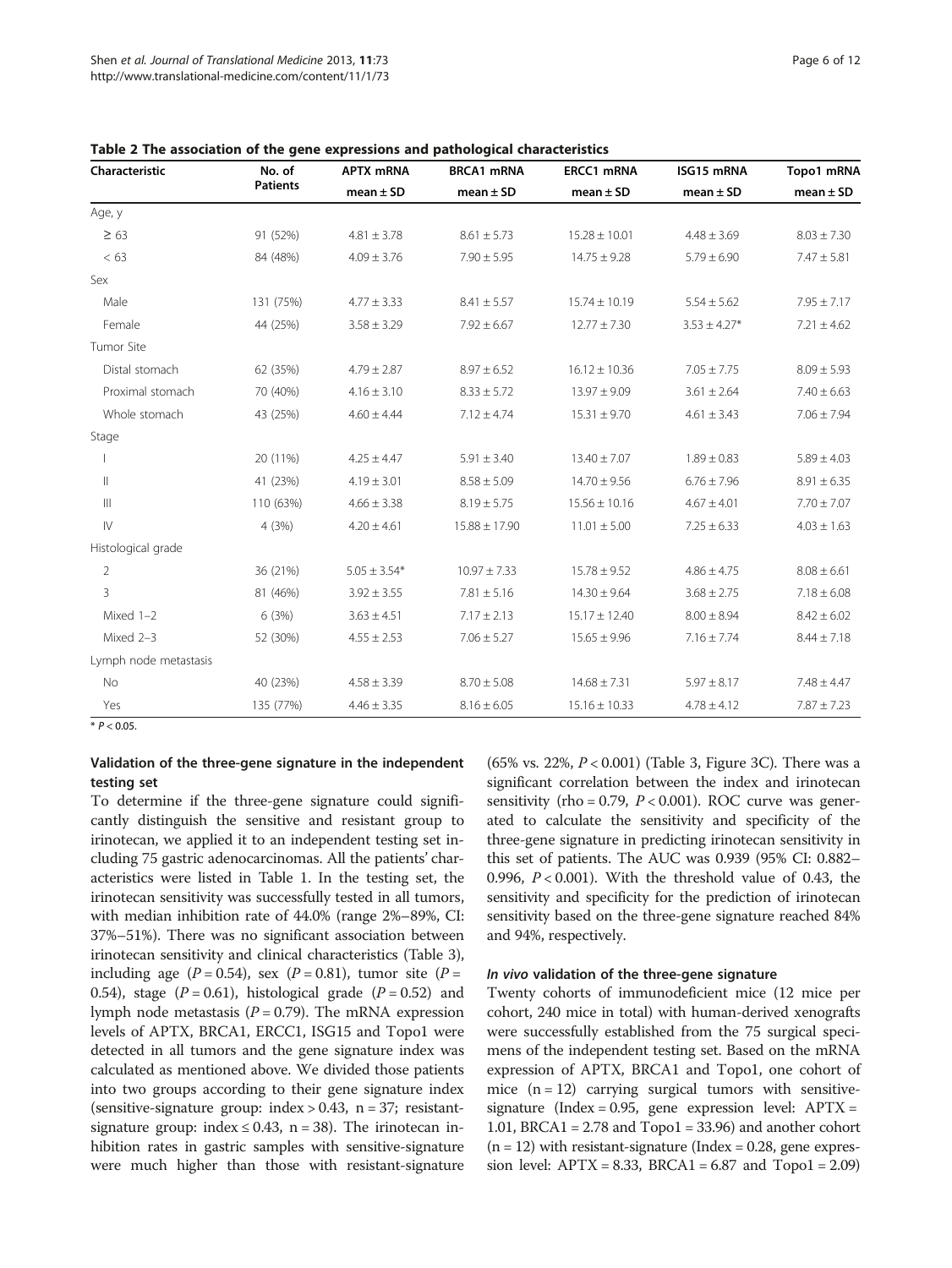<span id="page-6-0"></span>

| Table 3 Association between irinotecan sensitivity and |  |  |
|--------------------------------------------------------|--|--|
| clinical characteristics                               |  |  |

| Characteristic           | <b>Irinotecan</b><br>inhibition rate | Irinotecan inhibition rate            |  |  |
|--------------------------|--------------------------------------|---------------------------------------|--|--|
|                          | mean (95% CI)                        | mean (95% CI)                         |  |  |
|                          | <b>Training set</b><br>$(N = 100)$   | Independent testing set<br>$(N = 75)$ |  |  |
| Age, y median<br>(range) |                                      |                                       |  |  |
| $\geq 63$                | 42% (36-47%)                         | 44% (31-57%)                          |  |  |
| < 63                     | 45% (39-51%)                         | 44% (34-54%)                          |  |  |
| Sex                      |                                      |                                       |  |  |
| Male                     | 43% (38-47%)                         | 42% (33-51%)                          |  |  |
| Female                   | 45% (36-55%)                         | 50% (31-68%)                          |  |  |
| Tumor Site               |                                      |                                       |  |  |
| Distal stomach           | 42% (35-49%)                         | 44% (28-60%)                          |  |  |
| Proximal<br>stomach      | 44% (38-51%)                         | 47% (35-58%)                          |  |  |
| Whole stomach            | 43% (35-51%)                         | 37% (16-59%)                          |  |  |
| Stage                    |                                      |                                       |  |  |
| $\overline{1}$           | 34% (21-47%)                         | 36% (3-70%)                           |  |  |
| $\mathsf{II}$            | 49% (40-57%)                         | 50% (31-68%)                          |  |  |
| $\mathbb{H}$             | 43% (38-48%)                         | 44% (34-54%)                          |  |  |
| $\mathsf{IV}$            | 33%                                  | 34%                                   |  |  |
| Histological grade       |                                      |                                       |  |  |
| $\overline{2}$           | 41% (33-49%)                         | 44% (21-68%)                          |  |  |
| 3                        | 42% (36-48%)                         | 39% (27-51%)                          |  |  |
| Mixed 1-2                | 54%                                  | 58%                                   |  |  |
| Mixed 2-3                | 46% (38-54%)                         | 49% (35-62%)                          |  |  |
| Lymph node<br>metastasis |                                      |                                       |  |  |
| No                       | 42% (33-51%)                         | 46% (27-65%)                          |  |  |
| Yes                      | 44% (39-48%)                         | 44% (34-53%)                          |  |  |
| Signature index          |                                      |                                       |  |  |
| > 0.43                   | 57% (52-63%) **                      | 65% (61-70%) **                       |  |  |
| $\leq 0.43$              | 31% (27-36%)                         | 22% (17-28%)                          |  |  |

were chosen for *in vivo* validation of the three-gene signature. There were 12 mice in each cohort (six for irinotecan administration and six for control). Irinotecan therapy with 20 mg/kg per week to immunodeficient mice carrying xenografts with sensitive-signature was well tolerated and dramatically arrested the growth of tumors  $(P < 0.001$ , Figure [4](#page-9-0)A), but there was no effect for the same treatment on mice carrying xenografts with resistant-signature  $(P = 0.83,$  Figure [4](#page-9-0)B).

Three weeks after first irinotecan administration, all the tumors were separated from the first generation mice and passaged to the second generation. There were in total three groups in the second generation: mice carrying xenografts with sensitive-signature and having been treated with irinotecan (named "sensitive-signature mice" for short,  $n = 6$ ), mice carrying xenografts with resistant-signature and having been treated with irinotecan (named "resistant-signature mice" for short,  $n = 6$ ) and the controls (no irinotecan administration before,  $n = 6$ ). The subsequent tumor size in sensitivesignature mice kept exhibiting a reduced tumor size compared with the tumor size in resistant-signature and control groups (sensitive-signature mice vs. control:  $P < 0.001$ ; resistant-signature mice vs. control:  $P = 0.10$ , Figure [4](#page-9-0)C).

## **Discussion**

The screening and validation of molecular biomarkers capable of predicting response to different chemotherapeutic agents constitutes a significant step towards personalized treatment for cancer patients. In the field of prognostic biomarkers, advances in genome-wide sequencing and microarray analysis have allowed the identification of molecular signatures that can promote more precise classification and prognostication of human cancers [\[24](#page-11-0)-[26\]](#page-11-0). It was reported that a five-gene signature was closely associated with relapse-free and overall survival among patients with NSCLC, and a 54-gene signature could predict the risk of recurrence in NSCLC [\[25](#page-11-0)]. A 21-gene signature also has been demonstrated to predict the risk of distant recurrence in postmenopausal patients with breast cancer treated with anastrozole or tamoxifen [[26](#page-11-0)]. However, up to now, in the field of chemosensitivity predictive biomarkers, there is still no such gene signature for personalizing chemotherapy in gastric cancer.

In the present study, we firstly investigated the value of APTX, BRCA1, ERCC1, ISG15, SULF2 and Topo1 as predictive biomarkers to irinotecan, respectively. We found that although those genes had correlation with irinotecan sensitivity, their function in irinotecan sensitivity prediction was limited and their combination might improve efficiency. Therefore, we established a three-gene signature by multiple linear regression analysis and demonstrated the promising value of this signature in distinguishing two subgroups of advanced gastric cancer patients that widely differed in their sensitivity to irinotecan treatment. Moreover, validation was carried out in another independent testing set and two cohorts of immunodeficient mice models with patient-derived gastric cancer xenografts. It was showed that samples with sensitive-signature were significantly more sensitive to irinotecan than those with resistant-signature. Immunodeficient mice model with human-derived xenograft also showed that mice with sensitive-signature (high three-gene signature index) could benefit from irinotecan therapy dramatically and were delayed in tumor growth in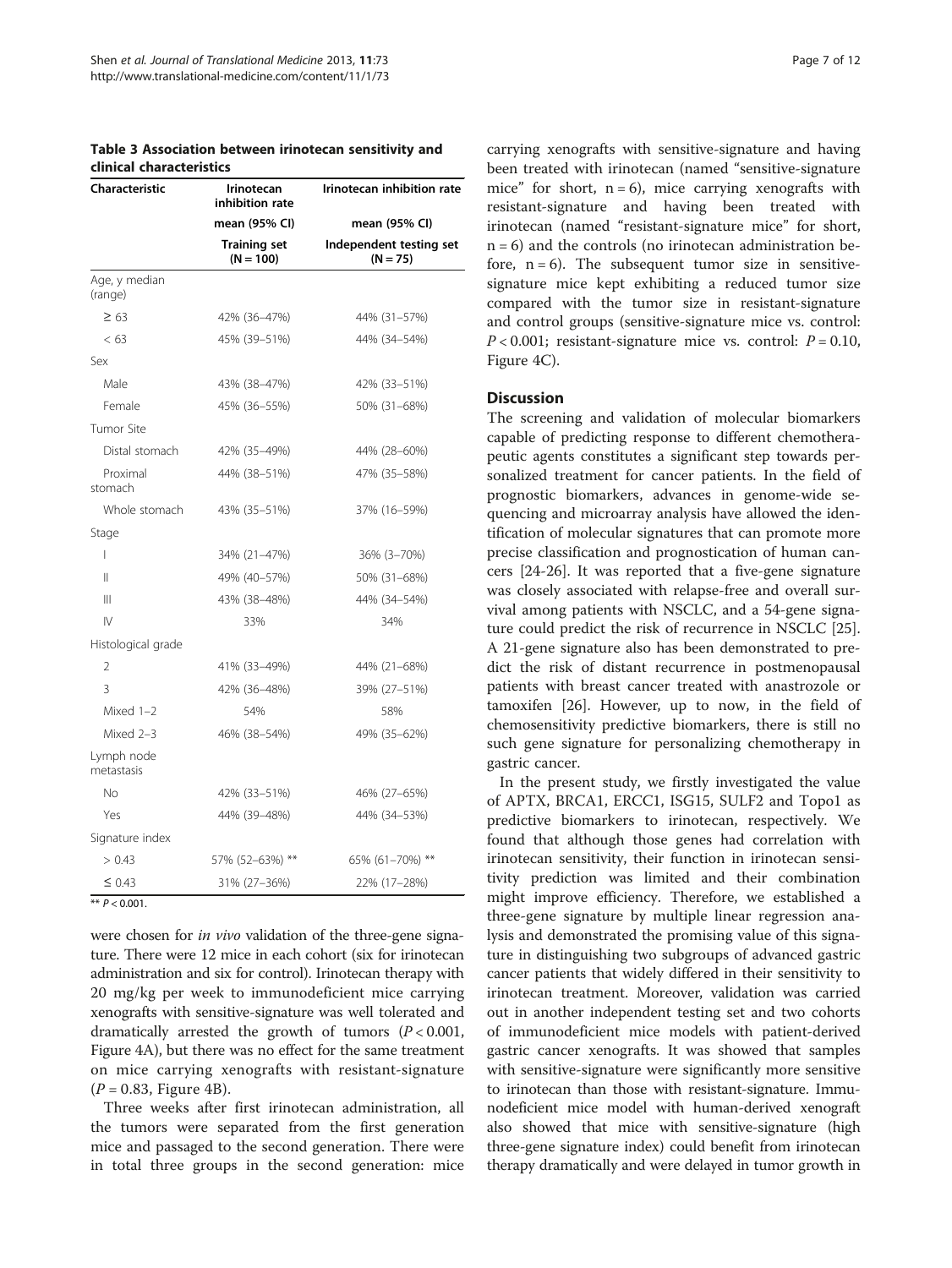<span id="page-7-0"></span>

the second generation; whereas mice with resistantsignature (low three-gene signature index) had no response to irinotecan and their tumor kept growing in both first and second generation. Taken together, these findings indicate that this three-gene signature is closely associated with irinotecan sensitivity among patients with gastric cancer.

The chemosensitivity assay we adopted in the present study included HDRA for in vitro testing and immunodeficient mice models with patient-derived gastric cancer xenografts for in vivo validation. HDRA has been demonstrated by varieties of studies as a useful predictor for chemosensitivity at different cancerous sites, including gastrointestinal cancer [[18\]](#page-10-0). It has been reported in gastric cancer[\[18\]](#page-10-0), esophageal cancer [[19](#page-10-0)], breast cancer [[27\]](#page-11-0), oral squamous cell carcinomas [[28\]](#page-11-0) and head and neck cancer [[29](#page-11-0)] that efficacy rate for an individual agent using HDRA assay in vitro has a considerable good correlation with clinical response rate to each agent. The value of patient-derived tumor xenograft model has been investigated and evaluated in various studies, including retrospective and prospective clinical studies [\[23,30-33](#page-11-0)]. Similar to the original tumor sample in histological and gene status, the response of xenograft models could predict the efficiency of chemotherapeutic agents in more

than 90% patients [\[23,30\]](#page-11-0). Good correlations between efficacy rate for an individual agent using such model and clinical response rate to each agent have been well demonstrated [[31](#page-11-0)]. A patient with advanced and gemcitabineresistant pancreatic cancer resulted in long-lasting tumor response after the efficient treatment guided by the personalized xenograft model generated from the patient's freshly-removed tumor [\[32\]](#page-11-0). In another pilot clinical study, patients with advanced cancer were treated with 17 selected regimens on the basis of personalized tumor grafts. Consequently, durable partial remissions were observed in 15 cases [[33](#page-11-0)]. These results supported the notion of patient-derived tumor xenograft models as a powerful platform for chemosensitivity evaluation. In present study, we established different cohorts of immunodeficient mice models with patient-derived gastric cancer xenografts, and demonstrated that tumor growth were significantly suppressed in the cohort with sensitive-signature (low APTX and BRCA1, but high Topo1 mRNA expression level, Index = 0.95) when treated with irinotecan, but had no differences compared with cohort with resistantsignature (high APTX and BRCA1, but low Topo1 mRNA expression level, Index = 0.28). The results of the second generation tumor showed that irinotecan might have anticancer efficiency on stem-like cells and therefore the

Table 4 The sensitivity and specificity of five gene expression levels for the prediction of irinotecan sensitivity

| Genes       | Chemotheraputic agents | Sensitivity | <b>Specificity</b> | AUC (95% CI)           |         |
|-------------|------------------------|-------------|--------------------|------------------------|---------|
| <b>APTX</b> | Irinotecan             | 73%         | 74%                | $0.758(0.669 - 0.847)$ | < 0.001 |
| BRCA1       | Irinotecan             | 91%         | 58%                | $0.760(0.673 - 0.846)$ | < 0.001 |
| ERCC1       | Irinotecan             | 64%         | 79%                | 0.726 (0.632-0.821)    | < 0.001 |
| ISG15       | Irinotecan             | 59%         | 73%                | $0.617(0.494 - 0.740)$ | 0.047   |
| Topo1       | Irinotecan             | 48%         | 94%                | $0.664(0.563 - 0.765)$ | 0.002   |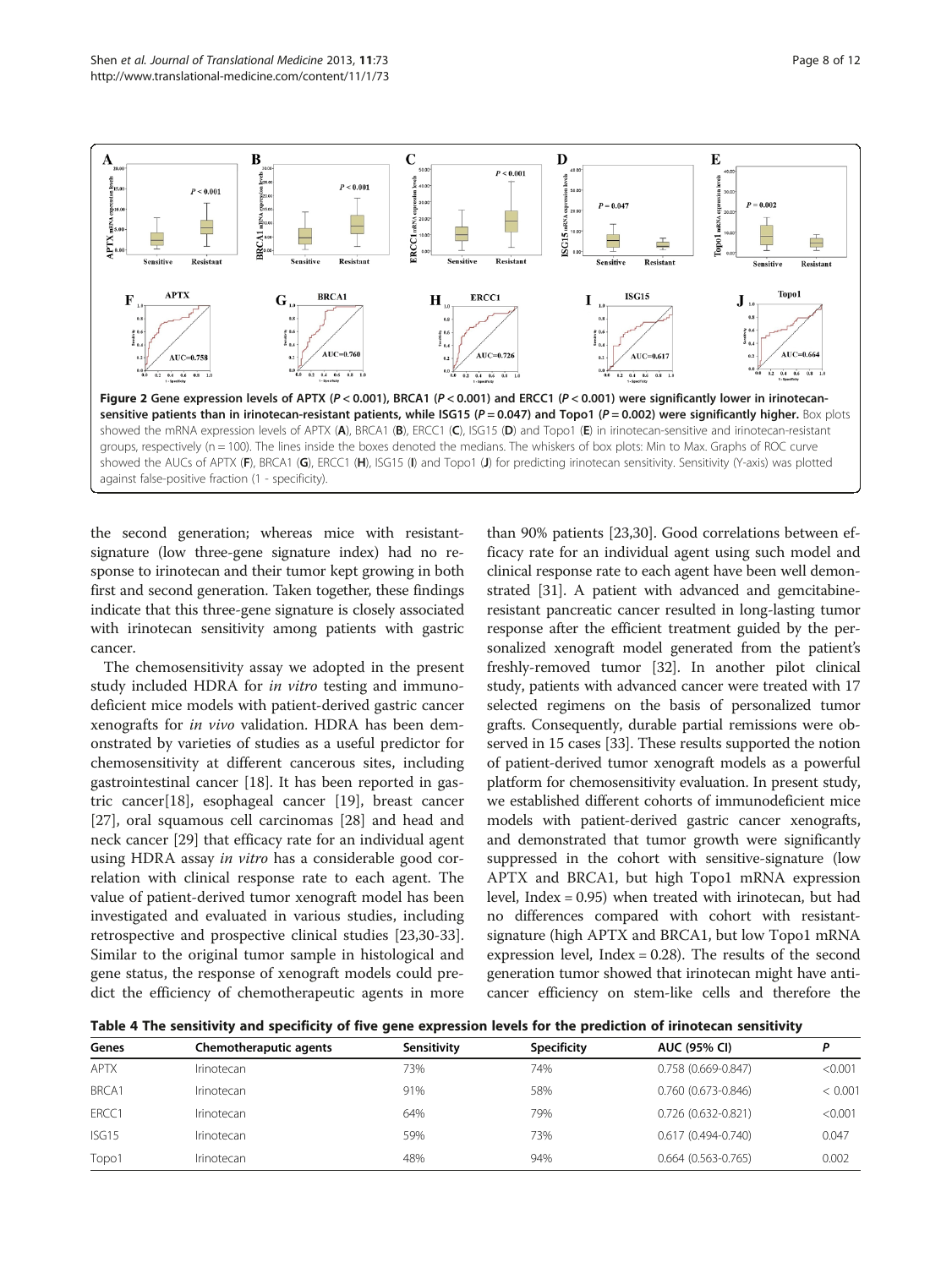<span id="page-8-0"></span>

index ≤ 0.43, n = 38.

tumor growth was delayed in the second generation of the sensitive-signature group.

We have to admit that HDRA and mice model might still not be representative of the behavior of the patient's tumors because of the cancer heterozygote and patients' characteristics, such as age, gender, tumor size and location. There may unavoidably be an imperfect relationship between tumor response and survival because of treatment associated adverse events. In order to avoid tumor heterogeneity, we designed 8 parallel culture wells for irinotecan sensitivity testing and 8 parallel culture wells for control from different parts of one patient's tumor sample. The mice models we have established were derived from 75 patients with different clinicopathological parameters. We will follow up those patients to confirm that whether this in vivo and in vitro inhibition would have consequences for the therapy as well as patients' outcome.

Gene-expression signature usually established by the use of microarrays and later validated by qPCR [\[24](#page-11-0)]. However, in clinical practice, microarrays usually involving a large number of genes in the analysis are limited by complicated methods, lack of reproducibility, the need for fresh-frozen tissues and further independent validation of the results [\[34](#page-11-0)]. RT-PCR comprising a smaller number of genes may be more clinically useful, allowing for reproducible and accurate quantification of results for small amounts of RNA obtained from FFPE specimens [\[24,34](#page-11-0)]. In the current study, we firstly selected six candidate predictive biomarkers for irinotecan based on widely literature review and previous investigation, and then RT-PCR were performed for gene detection and further analysis. The method we adopted to detect mRNA expression levels in FFPE specimens is feasible for routine gene expression analysis in daily clinical practice.

According to the results of stepwise regression, the predictive model we established consists of three genes (APTX, BRCA1 and Topo1) finally. mRNA levels of APTX and BRCA1 are both negatively correlated with irinotecan sensitivity, while Topo1 level is positively correlated with irinotecan sensitivity. Irinotecan, as a kind of Topo1 inhibitors, can stabilize of Topo1-DNA complex that upon collision with the replication fork causes double-strand DNA breaks, cell cycle arrest and death [[12\]](#page-10-0). Therefore, the direct molecular target Topo1 was regarded as the best-characterized biomarker capable of predicting response to irinotecan [\[14](#page-10-0)]. A clinical study in metastatic colorectal cancer has reported that higher protein levels of Topo1 were correlated longer overall survival (17.4 months vs. 14.7 months,  $P = 0.005$ ) and better response to irinotecan significantly [\[14](#page-10-0)]. Staying with the same line of the previous study, the current study demonstrated that both singly or combined in the threegene signature, tumors with higher mRNA levels of Topo1 were more sensitive to irinotecan in gastric cancer.

Irinotecan treatment results in the accumulation of DNA strand breaks in tumor cells, and APTX, BRCA1 and ERCC1 have been shown to have important roles in the repair of DNA single- and double-strand breaks [[15](#page-10-0)]. Validation in a panel of 30 colorectal cancer cell lines, the levels of APTX were significantly associated with CPT sensitivity ( $P = 0.004$ ) [\[35\]](#page-11-0). It also reported that APTX as a predictive biomarker was capable of identifying a subset of advanced colorectal cancer patients with high probability of response to irinotecan-based treatment. Patients with low levels of APTX had improved progression-free (9.2 vs. 5.5 months,  $P = 0.03$ ) and overall survival (36.7 vs. 19 months,  $P = 0.008$ ) [[13](#page-10-0)]. Both BRCA1 and ERCC1 play central roles in nucleotide excision repair in DNA damage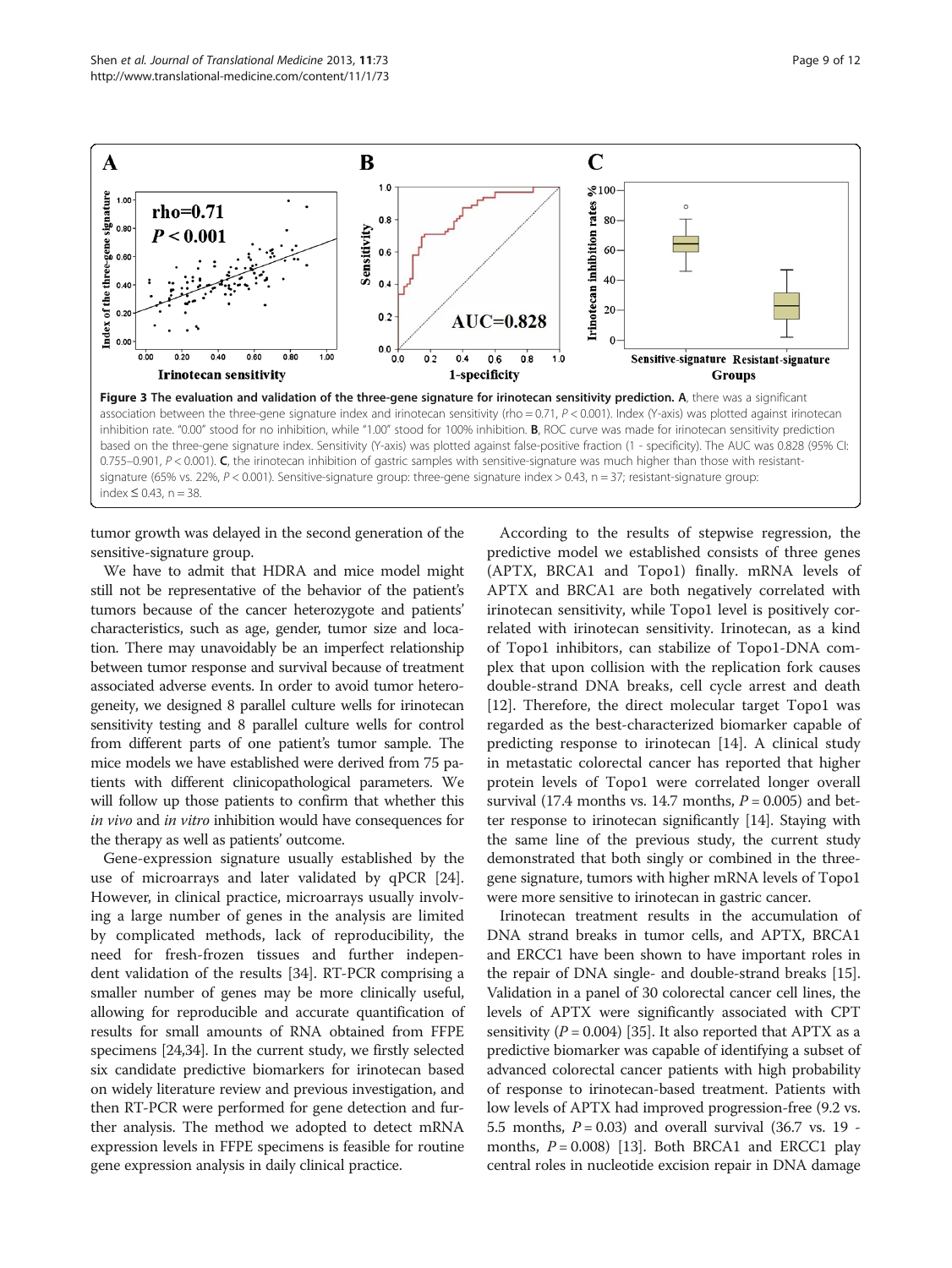<span id="page-9-0"></span>

response pathways. BRCA1 has been identified as differential modulators of sensitivity to cisplatin and docetaxel [[7\]](#page-10-0). BRCA1 was also been reported to be related with the sensitivity of Topo1 poison in a study of mice model with mammary tumors [\[36\]](#page-11-0). ERCC1 is part of the ERCC1– ERCC4 (XPF) heterodimeric structure-specific endonuclease, and has been implicated in platinum resistance. Recently, ERCC1 was also demonstrated by a cell line study to be involved in repair of CPT-induced DNA damage and had potential value in predicting CPT sensitivity [[37](#page-11-0)]. As a supplement to the previous studies, the current study further demonstrated that higher APTX, BRCA1 and ERCC1 mRNA expression levels suggested lower likelihood of response to irinotecan-based chemotherapy in gastric cancer. The three-gene signature with APTX and BRCA1 could predict sensitivity to irinotecan more precisely. This may result from the reason that DNA damage caused by irinotecan would be repaired more efficiently when APTX, BRCA1 and ERCC1 expression in high levels, and therefore, these samples would have a poor response to this form of treatment. Moreover, the regression coefficient for APTX was higher than for Topo1, which might indicate that the response to irinotecan in gastric tumors could highly dependent on DNA repair mechanisms. The specific mechanisms remain to be further studied and elucidated.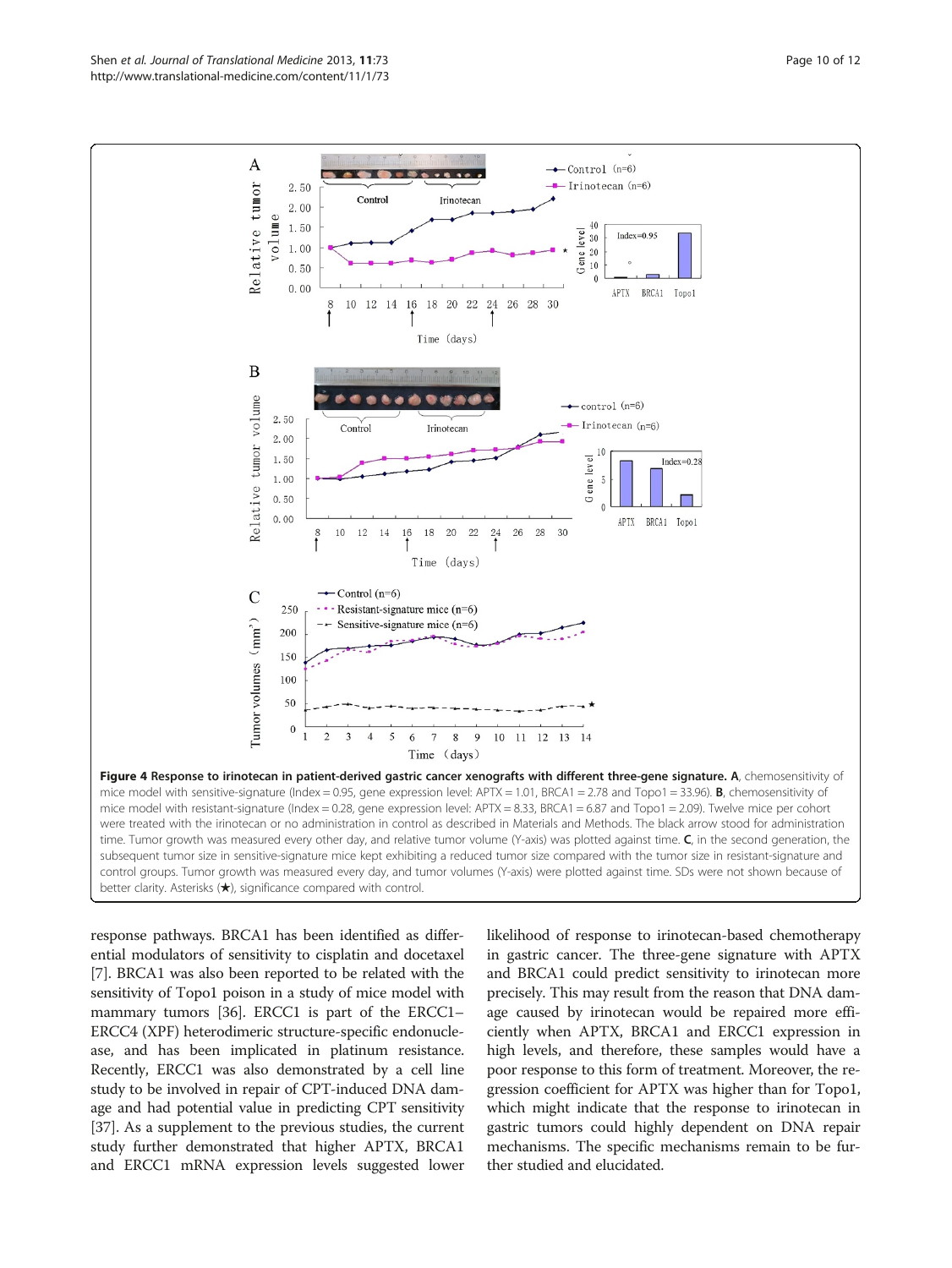<span id="page-10-0"></span>SULF2 promotes growth and metastasis of solid tumors. It has been demonstrated that promoter CpG island methylation of SULF2 is highly prevalent in resected lung adenocarcinomas and is significantly associated with better survival [\[38](#page-11-0)]. ISG15 interferes with the ubiquitin/26S proteasome pathway and increase the sensitivity to Topo1 inhibitors by leading to accumulation of CPT-induced DNA damage and resulting in an increased level of apoptosis [17]. In NSCLC, silencing SULF2 through methylation could result the significant increase of ISG15 mRNA expression levels and increase sensitivity to Topo1 inhibitors in vitro [16]. In the present study, based on freshlyremoved gastric tumors, ISG15 was demonstrated to correlate with irinotecan sensitivity positively. Samples with higher mRNA expression levels of ISG15 were more sensitive to irinotecan. Our study also showed that SULF2M group might have a higher likelihood of benefit from irinotecan-based treatment than SULF2U group. Further validation is warranted.

## Conclusion

In conclusion, the establishment of this three-gene signature as a new model predicting the sensitivity to irinotecan treatment constitutes a new step towards the goal of individualized treatment for gastric cancer patients. Our results suggest that a patient with a tumor that has high levels of the three-gene signature index would be an ideal candidate to receive single or combined treatment with irinotecan. These findings are preliminary and suggestive at this point, and this three-gene signature needs to be validated before being used in routine daily clinical practice. A clinical trial is currently being designed in order to validate the role of customizing treatment based on this three-gene signature.

#### Abbreviations

FFPE: Formalin-fixed paraffin-embedded; HDRA: Histoculture drug response assay; APTX: Aprataxin; BRCA1: Breast cancer susceptibility gene 1; ERCC1: Excision repair cross-complementing 1; ISG15: INF-inducible regulator of ubiquitination; Topo1: Topoisomerase I; SULF2: Heparan sulfate 6-Oendosulfatase.

#### Competing interest

We declare that we have no conflicts of interest.

#### Authors' contributions

JS, JW, WXG and BRL designed the research and wrote the paper. JS, HW, GFY and LXY performed the research. YY, LX and ZZ analyzed data. JW, XPQ and YTD edited paper. All authors read and approved the final manuscript.

#### Acknowledgments

This work was funded by grants from the National Natural Science Foundation of China (Grant No. 81172094), Natural Science Foundation of Jiangsu Province (Grant No. bk2011095) and Top Six Talents Project of Jiangsu Province (Grant No. 2011ws005).

#### Author details

<sup>1</sup>The Comprehensive Cancer Centre of Drum Tower Hospital, Medical School of Nanjing University, Clinical Cancer Institute of Nanjing University, 321 Zhongshan Rd, Nanjing 210008, China. <sup>2</sup>Department of General Surgery,

Drum Tower Hospital, Medical School of Nanjing University, Clinical Cancer Institute of Nanjing University, 321 Zhongshan Rd, Nanjing 210008, China. <sup>3</sup>Nanjing University of Traditional Chinese Medicine, 138 Xianlin Rd, Nanjing 210029, China.

#### Received: 15 January 2013 Accepted: 8 March 2013 Published: 22 March 2013

#### References

- 1. Jemal A, Bray F, Center MM, Ferlay J, Ward E, Forman D: Global cancer statistics. CA Cancer J Clin 2011, 61:69-90.
- 2. Wagner AD, Grothe W, Haerting J, Kleber G, Grothey A, Fleig WE: Chemotherapy in advanced gastric cancer: a systematic review and meta-analysis based on aggregate data. J Clin Oncol 2006, 24:2903–2909.
- 3. Kubota T: New chemotherapy strategies for gastric cancer. In Vivo 2008, 22:273–278.
- 4. Wesolowski R, Lee C, Kim R: Is there a role for second-line chemotherapy in advanced gastric cancer? Lancet Oncol 2009, 10:903–912.
- 5. Farhat FS: A general review of the role of irinotecan (CPT11) in the treatment of gastric cancer. Med Oncol 2007, 24:137–146.
- 6. Schilsky RL: Personalized medicine in oncology: the future is now. Nat Rev Drug Discov 2010, 9:363-366.
- 7. Wei J, Costa C, Ding Y, Zou Z, Yu L, Sanchez JJ, Qian X, Chen H, Gimenez-Capitan A, Meng F, et al: mRNA expression of BRCA1, PIAS1, and PIAS4 and survival after second-line docetaxel in advanced gastric cancer. J Natl Cancer Inst 2011, 103:1552–1556.
- 8. Wang L, Wei J, Qian X, Yin H, Zhao Y, Yu L, Wang T, Liu B: ERCC1 and BRCA1 mRNA expression levels in metastatic malignant effusions is associated with chemosensitivity to cisplatin and/or docetaxel. BMC Cancer 2008, 8:97.
- 9. Shen J, Wang H, Wei J, Yu L, Xie L, Qian X, Zou Z, Liu B, Guan W: Thymidylate synthase mRNA levels in plasma and tumor as potential predictive biomarkers for raltitrexed sensitivity in gastric cancer. Int J Cancer 2012, 131:E938–E945.
- 10. Wang L, Liu B, Wang T, Ding Y, Qian X, Zhao Y: Detection of cell-free ERCC1 and thymidylate synthase (TS) mRNA in malignant effusions and its association with anticancer drug sensitivity. Anticancer Res 2008, 28:1085–1091.
- 11. Wei J, Zou Z, Qian X, Ding Y, Xie L, Sanchez JJ, Zhao Y, Feng J, Ling Y, Liu Y, et al: ERCC1 mRNA levels and survival of advanced gastric cancer patients treated with a modified FOLFOX regimen. Br J Cancer 2008, 98:1398–1402.
- 12. Xu Y, Villalona-Calero MA: Irinotecan: mechanisms of tumor resistance and novel strategies for modulating its activity. Ann Oncol 2002, 13:1841–1851.
- 13. Dopeso H, Mateo-Lozano S, Elez E, Landolfi S, Ramos Pascual FJ, Hernandez-Losa J, Mazzolini R, Rodrigues P, Bazzocco S, Carreras MJ, et al: Aprataxin tumor levels predict response of colorectal cancer patients to irinotecanbased treatment. Clin Cancer Res 2010, 16:2375–2382.
- 14. Braun MS, Richman SD, Quirke P, Daly C, Adlard JW, Elliott F, Barrett JH, Selby P, Meade AM, Stephens RJ, et al: Predictive biomarkers of chemotherapy efficacy in colorectal cancer: results from the UK MRC FOCUS trial. J Clin Oncol 2008, 26:2690–2698.
- 15. Gilbert DC, Chalmers AJ, El-Khamisy SF: Topoisomerase I inhibition in colorectal cancer: biomarkers and therapeutic targets. Br J Cancer 2012, 106:18–24.
- 16. Tessema M, Yingling CM, Thomas CL, Klinge DM, Bernauer AM, Liu Y, Dacic S, Siegfried JM, Dahlberg SE, Schiller JH, Belinsky SA: SULF2 methylation is prognostic for lung cancer survival and increases sensitivity to topoisomerase-I inhibitors via induction of ISG15. Oncogene 2012, 31:4107-4116.
- 17. Desai SD, Haas AL, Wood LM, Tsai YC, Pestka S, Rubin EH, Saleem A, Nur EKA, Liu LF: Elevated expression of ISG15 in tumor cells interferes with the ubiquitin/26S proteasome pathway. Cancer Res 2006, 66:921–928.
- 18. Furukawa T, Kubota T, Hoffman RM: Clinical applications of the histoculture drug response assay. Clin Cancer Res 1995, 1:305-311.
- 19. Fujita Y, Hiramatsu M, Kawai M, Nishimura H, Miyamoto A, Tanigawa N: Histoculture drug response assay predicts the postoperative prognosis of patients with esophageal cancer. Oncol Rep 2009, 21:499–505.
- 20. Margeli M, Cirauqui B, Castella E, Tapia G, Costa C, Gimenez-Capitan A, Barnadas A, Sanchez Ronco M, Benlloch S, Taron M, Rosell R: The